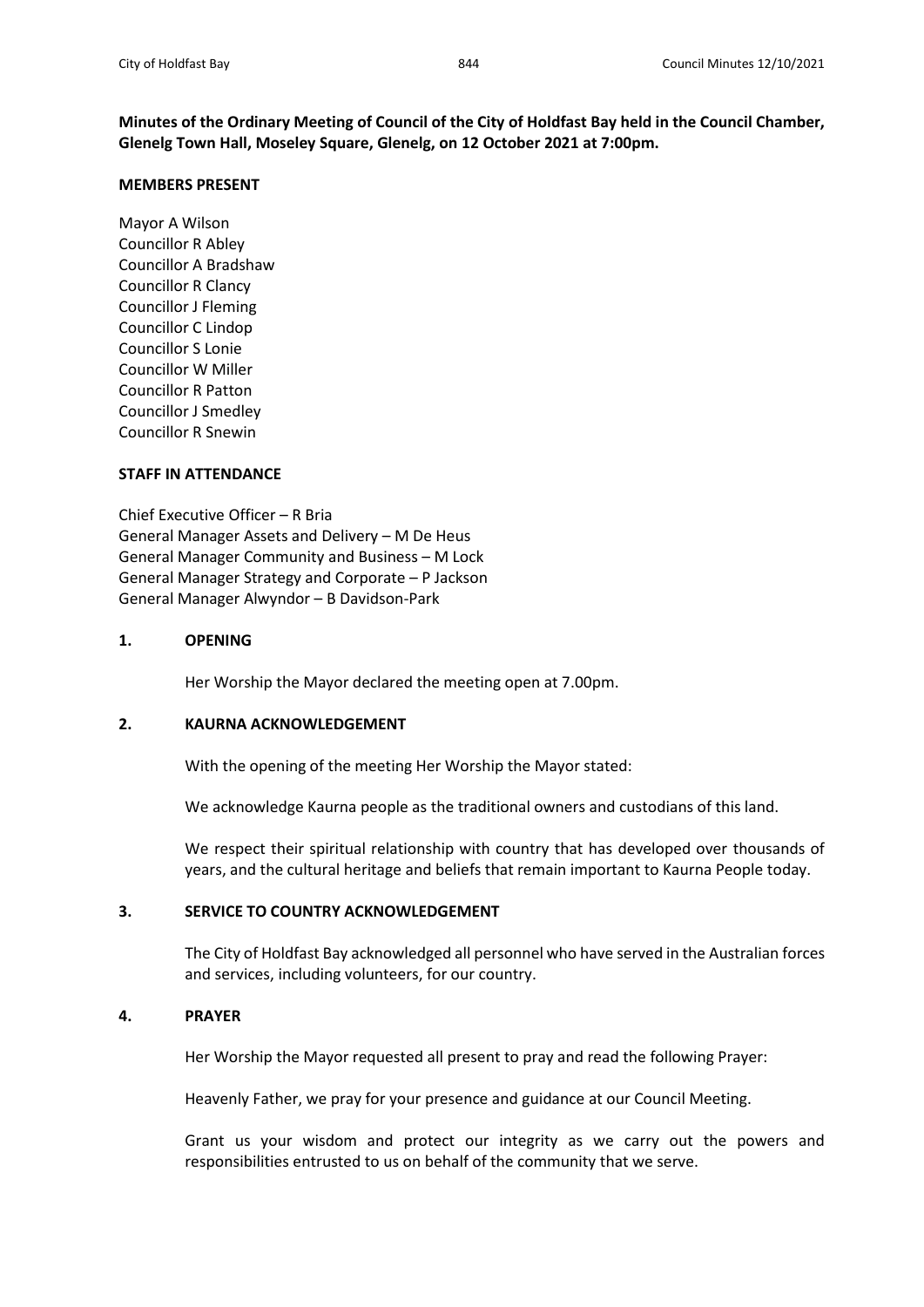## **5. APOLOGIES**

- 5.1 Apologies Received Nil
- 5.2 Absent Councillor P Chabrel (Leave of Absence)

## **6. ITEMS PRESENTED TO COUNCIL -** Nil

## **7. DECLARATION OF INTEREST**

Members were reminded to declare their interest before each item.

## **8. CONFIRMATION OF MINUTES**

**Motion C121021/2433**

**That the minutes of the Ordinary Meeting of Council held on 28 September 2021 be taken as read and confirmed.**

Moved Councillor Lonie, Seconded Councillor Miller **Carried Unanimously**

## **9. PUBLIC PRESENTATIONS**

- 9.1 **Petitions** Nil
- 9.2 **Presentation** Nil
- 9.3 **Deputations** Nil

## **10. QUESTIONS BY MEMBERS**

## 10.1 **Without Notice**

## 10.1.1 **Opening of Somerton Yacht Club Bridge**

Councillor Fleming asked a question in relation to the opening of the bridge and if the lamp post on the corner could be relocated.

General Manager Assets and Delivery provided a response.

## 10.1.2 **Glenelg Town Hall Restoration Works**

Councillor Miller asked a question in relation to progress on the Glenelg Town Hall restoration works and when they will be completed.

General Manager Assets and Delivery provided a response.

10.2 **On Notice** - Nil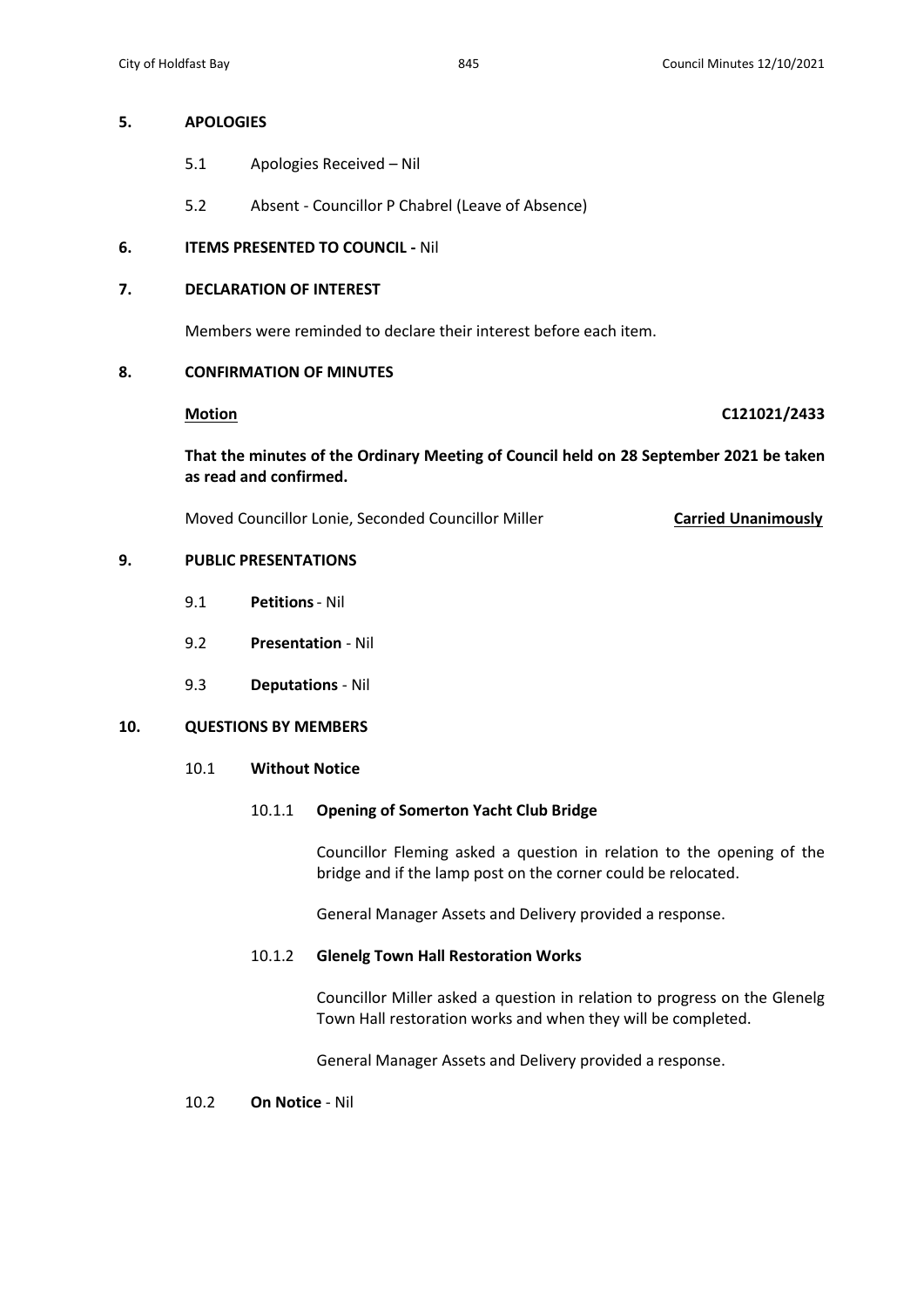### **11. MEMBER'S ACTIVITY REPORTS**

### 11.1 **Mayor's Activity Report for August 2021 to September 2021** (Report No: 336/21)

Presented for the information of Members was the Activity Report for the Mayor for August 2021 to September 2021.

**Motion C121021/2434**

**That the Mayor's Activity Report for August 2021 to September 2021 be received and noted.**

Moved Councillor Lonie, Seconded Councillor Lindop **Carried Unanimously**

## **12. MOTIONS ON NOTICE**

12.1 **Motion on Notice – Renaming of Hindmarsh Lane to Bouchee Lane - Mayor Wilson** (Report No: 346/21)

**Motion C121021/2435**

Mayor Wilson proposed the following motion:

**That Hindmarsh Lane be renamed Bouchee Walk in honour of the late Councillor Mikki Bouchee's 25 years of service to Local Government, subject to consultation in line with Council policies.**

Moved Councillor Smedley, Seconded Councillor Miller **Carried Unanimously**

### **Adjournment**

That the report be adjourned until further information can be provided on the renaming of a public place in accordance with the *Local Government Act*.

Moved Councillor Clancy, Seconded Councillor Bradshaw **Lost**

## **BACKGROUND**

A motion was passed asking Administration to investigate a suitable place for a memorial for Councillor Bouchee.

Construction at Hindmarsh Lane was completed last week and the Lane will be officially opened at the end of October.

A situation has presented itself where it would be appropriate to rename the Lane.

Hindmarsh Lane was named after Governor Hindmarsh who has a square in the City and a suburb named after him.

## **13. ADJOURNED MATTER -** Nil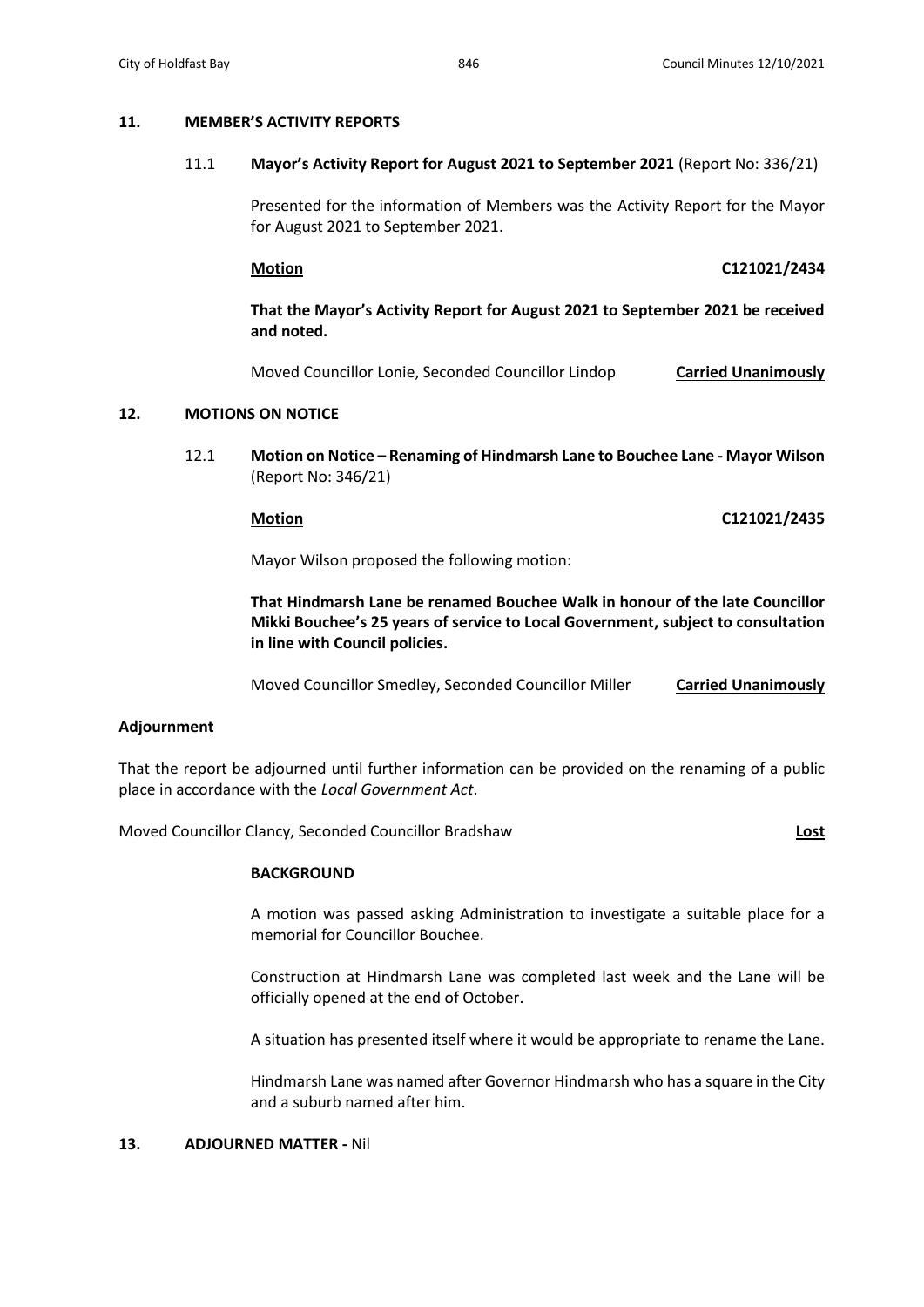## **14. REPORTS OF MANAGEMENT COMMITTEES AND SUBSIDIARIES**

14.1 **Information Reports - Southern Region Waste Resource Authority Board Meeting – 20 September 2021** (Report No: 338/21)

> The Information Reports of the Southern Region Waste Resource Authority Board meeting held on 20 September 2021 were provided for information.

# **Motion C121021/2436**

**1. That the Information Reports of the Southern Region Waste Resource Authority Board meeting held on 20 September 2021 be noted.**

# **RETAIN IN CONFIDENCE – Section 91(7) Order**

**2. That having considered Attachment 2 to Report No: 338/21 Information Reports – Southern Region Waste Resource Authority Board Meeting – 20 September 2021 in confidence under Section 90(2) and 3(b) and 3(d) of the** *Local Government Act 1999***, the Council, pursuant to Section 91(7) of the Act orders that Attachment 2 be retained in confidence for a period of 24 months and that this order be reviewed every 12 months.**

Moved Councillor Lonie, Seconded Councillor Smedley **Carried Unanimously**

## **15. REPORTS BY OFFICERS**

15.1 **Items in Brief** (Report No: 342/21)

These items were presented for the information of Members.

After noting the report any items of interest were discussed and, if required, further motions proposed.

# **Motion C121021/2437**

**That the following items be noted and items of interest discussed:**

- **1. Community Alliance SA Inc. Request**
- **2. Release of Green Adelaide's Regional Landscape Plan 2021-26 and Annual Business Plan 2021/2022**
- **3. Library Services Activation**
- **4. Community Shed**
- **5. Duke of Edinburgh Award**
- **6. HoldUp Youth Committee Update**
- **7. Youth Development – Pilot Program**
- **8. Memorial to Recognise Impacts of War – Update on Progress**
- **9. Post COVID Kick Start Program**

Moved Councillor Lonie, Seconded Councillor Abley **Carried**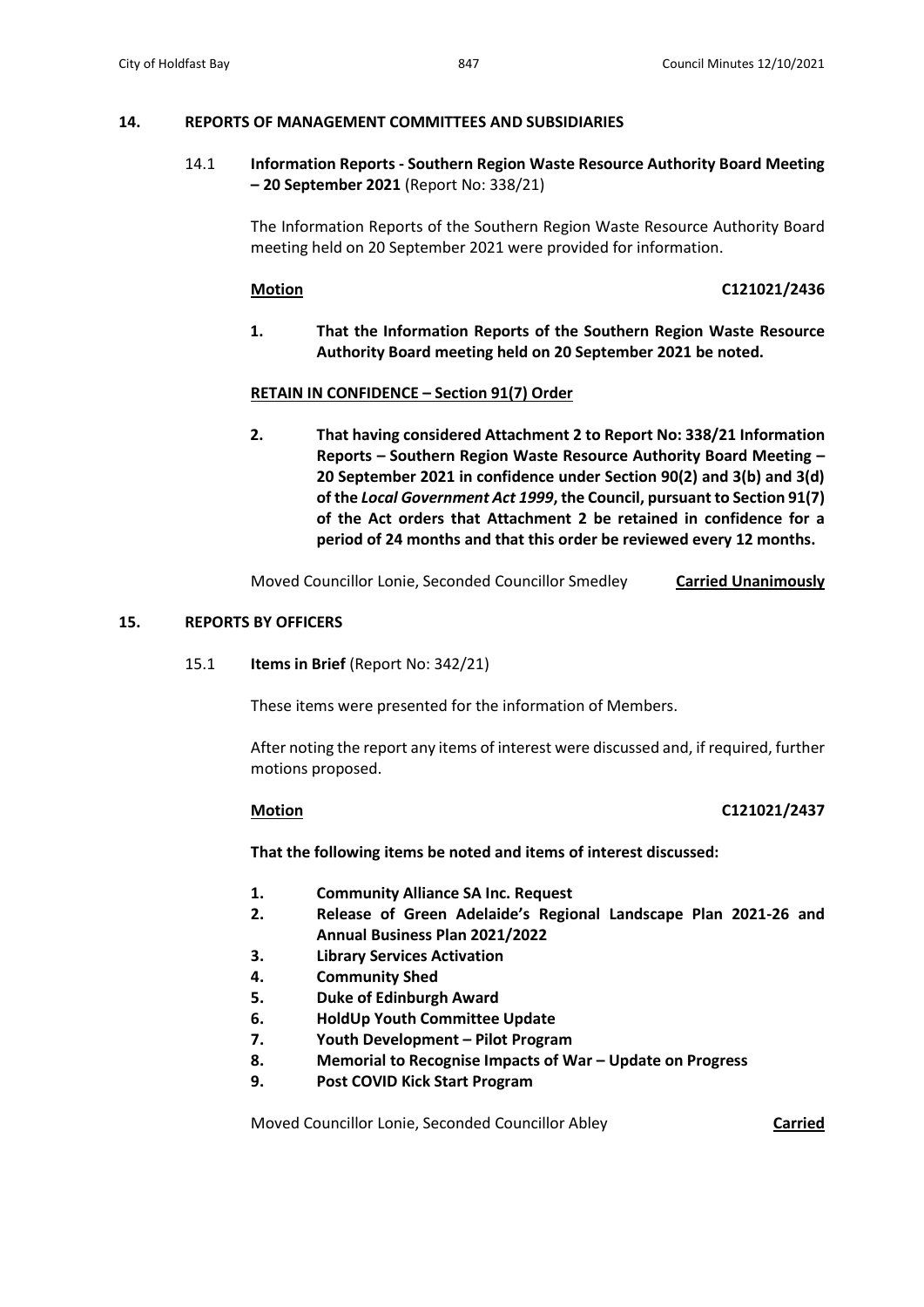# 15.2 **Section 270 Draft Representation Review Report** (Report No: 345/21)

The Chief Executive Officer received a request in accordance with Section 270 of the *Local Government Act 1999* to review a decision of Council, from Mr Timothy Looker, in which he raised concerns regarding the decision-making process in relation to the Representation Review.

The decision under review was that Council at its meeting of 27 July 2021, as part of the Representation Review, resolved to maintain the existing composition and structure of the Council, and report to the Electoral Commission of South Australia of the same for certification.

In accordance with Council's Internal Review of Council Decisions (s270) Policy, the review must be conducted by Council, as the decision in question was a decision of Council. The Chief Executive Officer engaged Kelledy Jones to examine the matter and produce a report to Council for it to review its decision.

# **Motion C121021/2438**

- **1. That Council note the report.**
- **2. That Council ratifies the decision made at the Council Meeting on 27 July 2021 in maintaining the existing composition and structure of the Council, and to report to the Electoral Commission of South Australia for certification of the same.**

Moved Councillor Smedley, Seconded Councillor Snewin **Carried**

# **Division Called**

A division was called and the previous decision was set aside.

Those voting for: Councillors Abley, Fleming, Lindop, Lonie, Miller, Patton, Smedley, Snewin (8) Those voting against: Councillors Clancy and Bradshaw (2)

Her Worship the Mayor declared the motion **Carried**

# 15.3 **Green Adelaide National Park City Charter** (Report No: 329/21)

Green Adelaide returned a final version of the Adelaide National Park City Charter and invited the City of Holdfast Bay to sign it to demonstrate support for the proposal.

# **Motion C121021/2439**

**That Council approves for the Mayor to sign the National Park City Charter on behalf of the City of Holdfast Bay.**

Moved Councillor Lindop, Seconded Councillor Lonie **Carried Unanimously**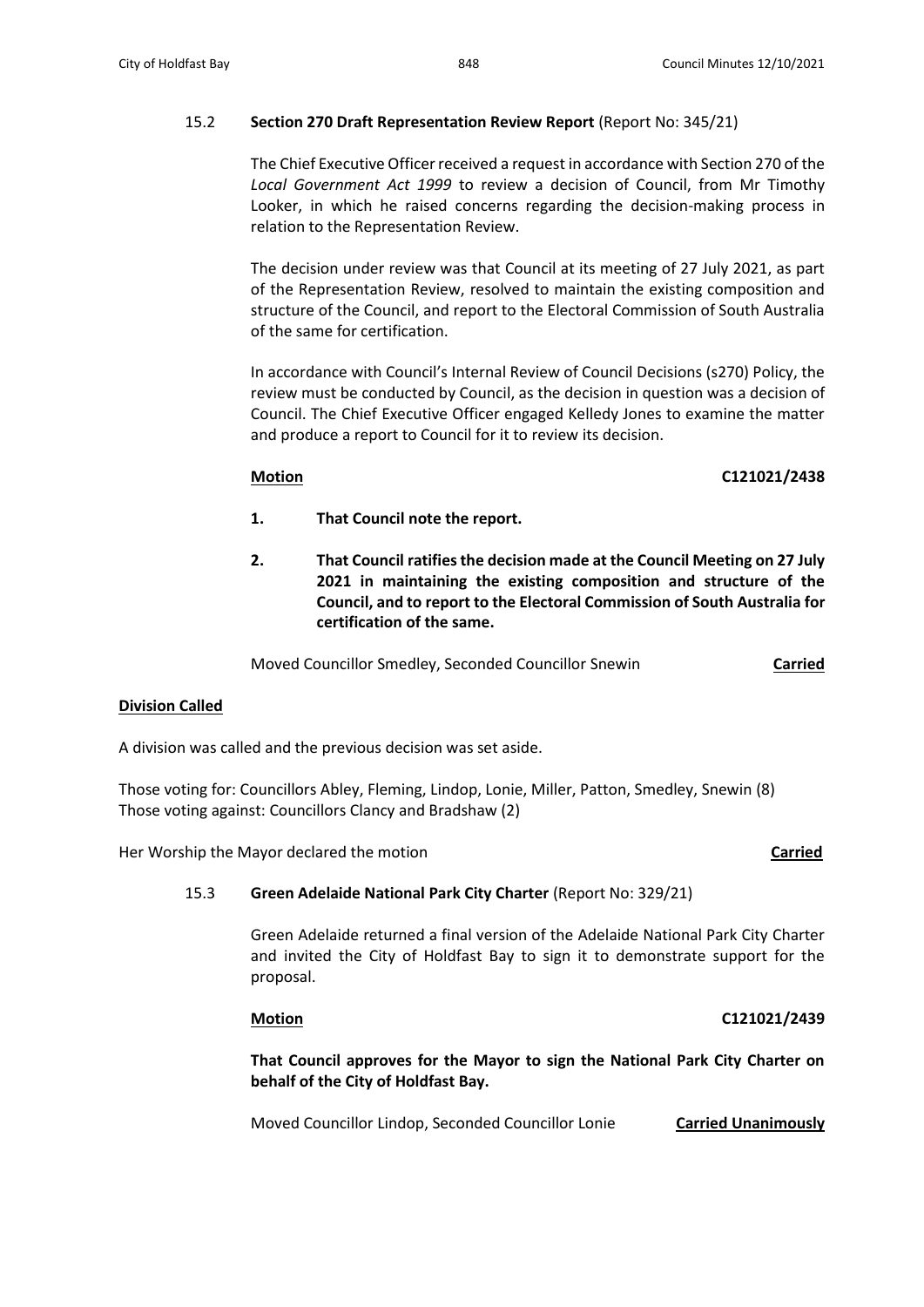# 15.4 **Statutes Amendment (Local Government Review) Act 2021 – Implementation of Commenced Provisions** (Report No: 337/21)

The *Statutes Amendment (Local Government Review) Act 2021* (the Review Act) was assented to by the Governor on 17 June 2021, and the first round of changes commenced on 20 September 2021.

The Local Government Association (the LGA) advised that the first round changes were not expected to result in significant policy changes, however, two Council policies required amendment.

There are also a number of matters that did not require policy amendment but that would be of interest to Elected Members. Information Sheets from the LGA were provided.

## **Motion C121021/2440**

**That Council:**

- **1. approves the amended Elected Members Entitlements Policy;**
- **2. rescinds the Informal Gatherings of Council Policy, noting relevant provisions are now contained in the** *Local Government Act 1999;* **and**
- **3. note the four information sheets provided by the Local Government Assoication.**

Moved Councillor Clancy, Seconded Councillor Smedley **Carried Unanimously**

15.5 **Request by Brighton Sports and Social Club to Affix Plaques to Brighton Football Field Picket Fence** (Report No: 341/21)

The Brighton Sports and Social Club Incorporated (Club) proposed to affix an acrylic plaque to each of the pickets comprising the picket fence surrounding the football field of the Brighton Oval Complex (approximately 1800 pickets).

The use of the pickets would be equitably distributed between the Club, Brighton Districts and Old Scholars Football Club (BDO) and Brighton District Cricket Club (BDCC). Each club would use a portion of its allocated plaques to acknowledge Life Members, Hall of Fame players and administrators of the respective clubs, whilst the remaining plaques would be sold to players, supporters, sponsors, residents and Members of Parliament at a cost of \$100 plus GST per picket with the proceeds to be retained by the relevant club.

The Club sought Council's approval, in its capacity as landowner, to affix acrylic plaques to the picket fence.

# **Motion C121021/2441**

**1. That Council in its capacity as landowner, permit the Brighton Sports and Social Club Incorporated and exclusive right to affix plaques to the picket**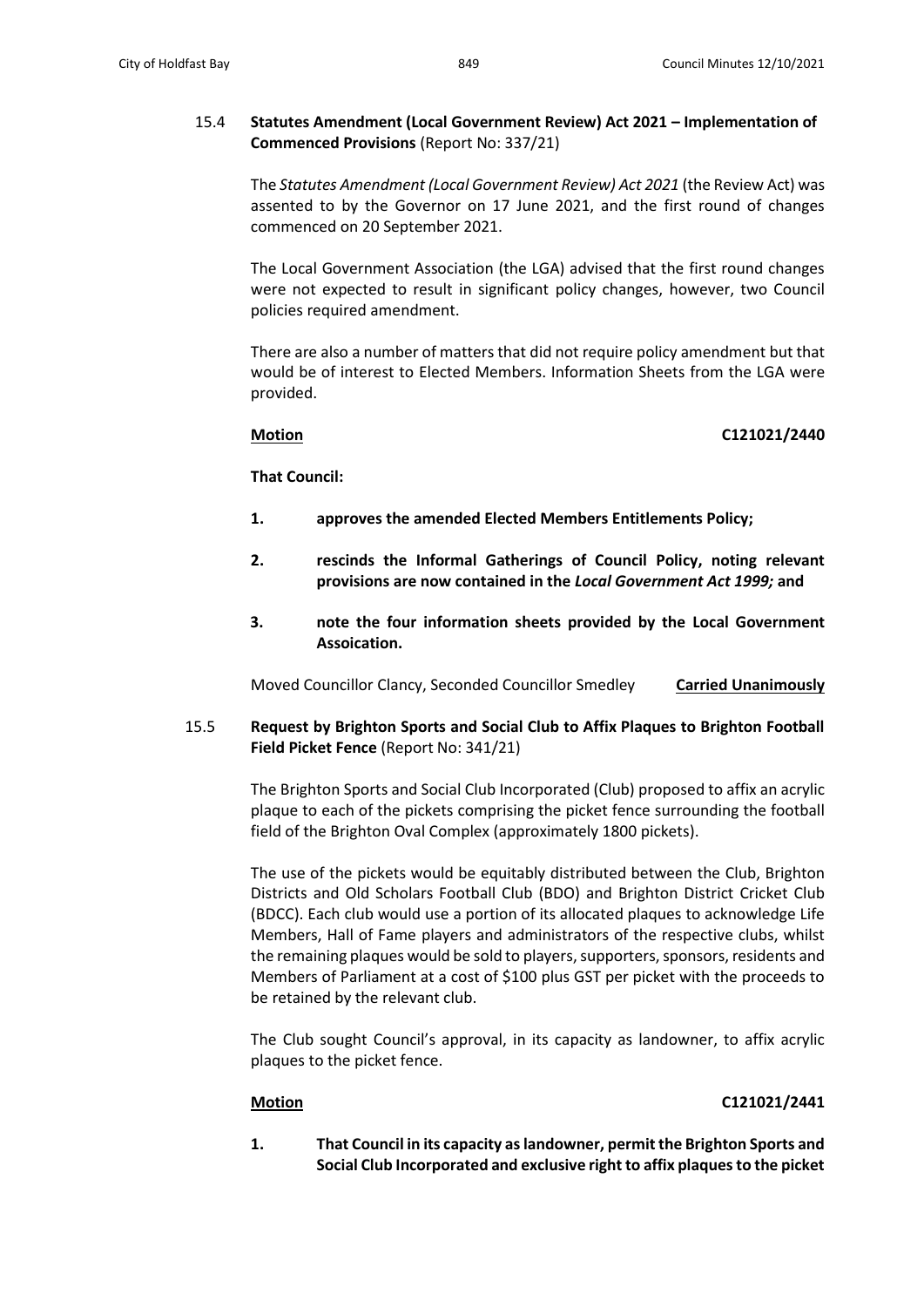**fence surrounding the football field of the Brighton Oval Complex provided always that:**

- **a. only one (1) plaque per picket is permitted;**
- **b. plaques must not be affixed to the gated part of the picket fence;**
- **c. all plaques must be acrylic, 90mm (H) x 65mm (W) x 4mm (D) in size and produced in a professional and tradesman like manner;**
- **d. all plaques must be positioned facing outwards above the top rail of the picket fence and affixed to the picket fence using gallium-based glue or such other reversible compound adhesive (or such other material as may be directed by Council to the Club in writing from time to time acting reasonably) by a person approved by the Club in a professional and tradesman like manner;**
- **e. the format display of plaques must be uniform according to the type of plaque and the relevant club;**
- **f. Council have the right to require that the Club remove any plaque which is considered by Council to be inappropriate or contrary to Council's values (acting reasonably) within fourteen (14) days of receiving written notice; and**
- **g. the Club be responsible for the insurance, maintenance, repair and replacement obligations and costs of and incidental to each picket to which a plaque is affixed and its section of rail, howsoever damaged or requiring repair, replacement or maintenance.**
- **2. That the Lease Agreement dated 12 July 2020 between Council and the Club be varied to include a special condition granting the Club the right to use the picket fence for the purpose of affixing plaques on the terms and conditions contained herein and imposing any other requirements on the Club as Council may, in its absolute discretion, deem reasonable and necessary.**
- **3. That the Chief Executive Office and Mayor are authorised to affix the Council Seal and execute a Deed of Variation of Lease to give effect to this resolution.**

Moved Councillor Lonie, Seconded Councillor Clancy **Carried Unanimously**

# **15.6 Regional Public Health Plan 2021-2026 (Report No: 343/21)**

Section 51 of the *SA Public Health Act 2011* required Council to prepare a Regional Health Plan (the 'Plan') for a five year period. The draft plan was first submitted to the Health Minister, Women's and Children's Health Network, Southern Adelaide Health Network and the Chief Public Health Officer.

The Health Minister congratulated Council for the development of the plan. No feedback was received from South Adelaide Health Network and the Women's and Children's Health Network suggested that the Plan could be strengthened by the inclusion of the role of the City of Holdfast Bay in supporting the national effort to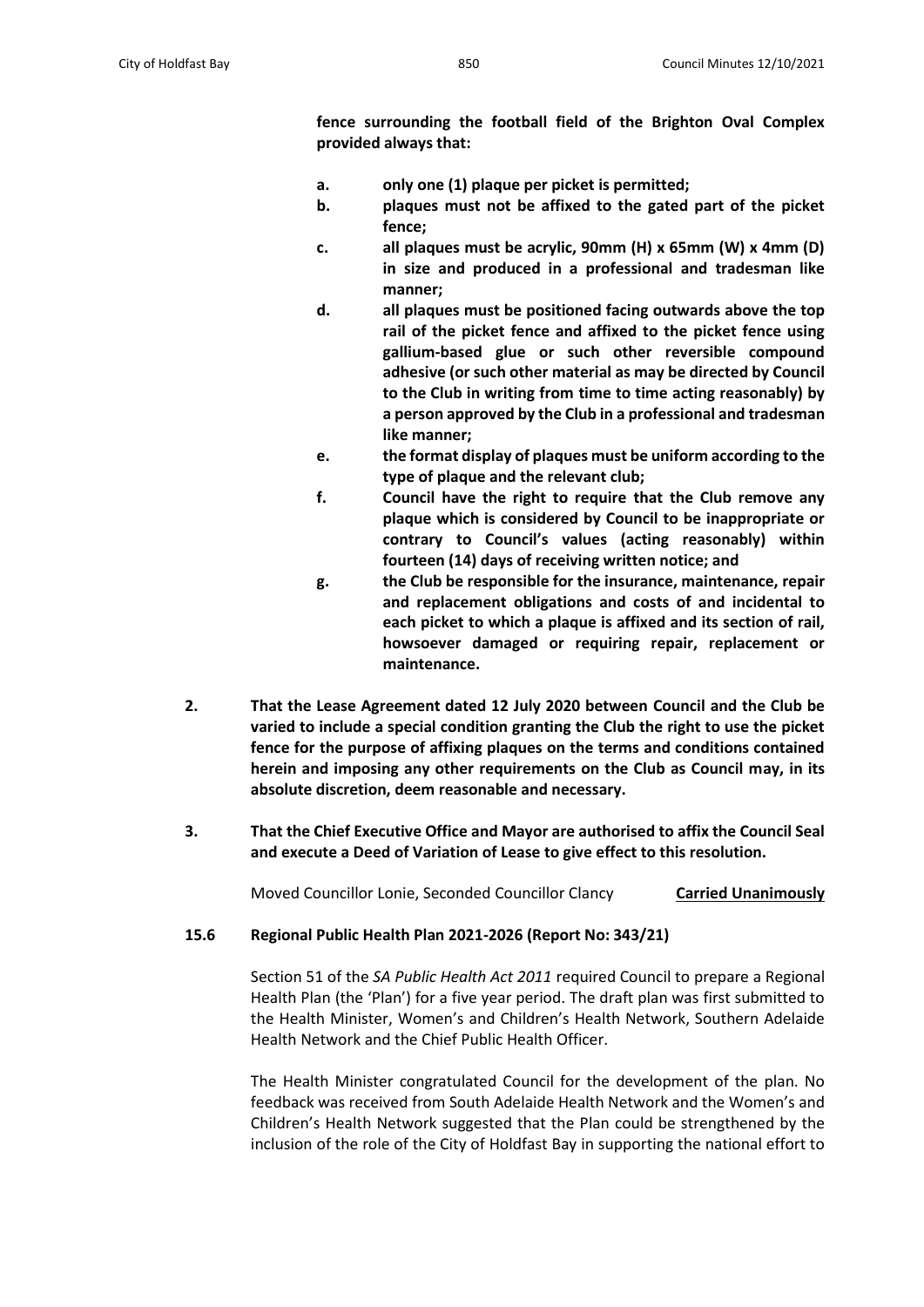create awareness about domestic family violence and recognise the additional safety risks to safety, health and wellbeing of women and children.

The Plan was also presented for public consultation and eight submissions were received. The public consultation phase was completed in July 2021. All feedback received was taken into consideration and changes made accordingly.

Administration requested endorsement from Council for the City of Holdfast Bay's Regional Health Plan.

## **Motion C121021/2442**

**That Council endorse the City of Holdfast Bay Regional Public Health Plan 2021 - 2026.**

Moved Councillor Lonie, Seconded Councillor Patton **Carried Unanimously**

# **15.7 Alpine Winter Festival 2021** (Report No: 344/21)

The report provided an overview on the results of the Alpine Winter Festival 2021 staged in Moseley Square and Glenelg Foreshore, held 25 June to 20 July 2021 during the school holidays.

## **Motion C121021/2443**

## **That Council note the report.**

Moved Councillor Patton, Seconded Councillor Miller **Carried Unanimously**

## **16. RESOLUTIONS SUBJECT TO FORMAL MOTIONS -** Nil

## **17. URGENT BUSINESS – SUBJECT TO THE LEAVE OF THE MEETING -** Nil

## **18. ITEMS IN CONFIDENCE**

18.1 **Hoarding Fee Relief** (Report No: 339/21)

**Motion Exclusion of the Public – Section 90(3)(b)&(d) Order C121021/2444**

- **1. That pursuant to Section 90(2) of the** *Local Government Act 1999* **Council hereby orders that the public be excluded from attendance at this meeting with the exception of the Chief Executive Officer and Staff in attendance at the meeting in order to consider Report No: 339/21 Hoarding Fee Relief in confidence.**
- **2. That in accordance with Section 90(3) of the** *Local Government Act 1999* **Council is satisfied that it is necessary that the public be excluded to consider the information contained in Report No: 339/21 Hoarding Fee Relief in confidence on the following grounds:**
	- **b. pursuant to section 90(3)(b) of the Act, the information to be received, discussed or considered in relation to this Agenda**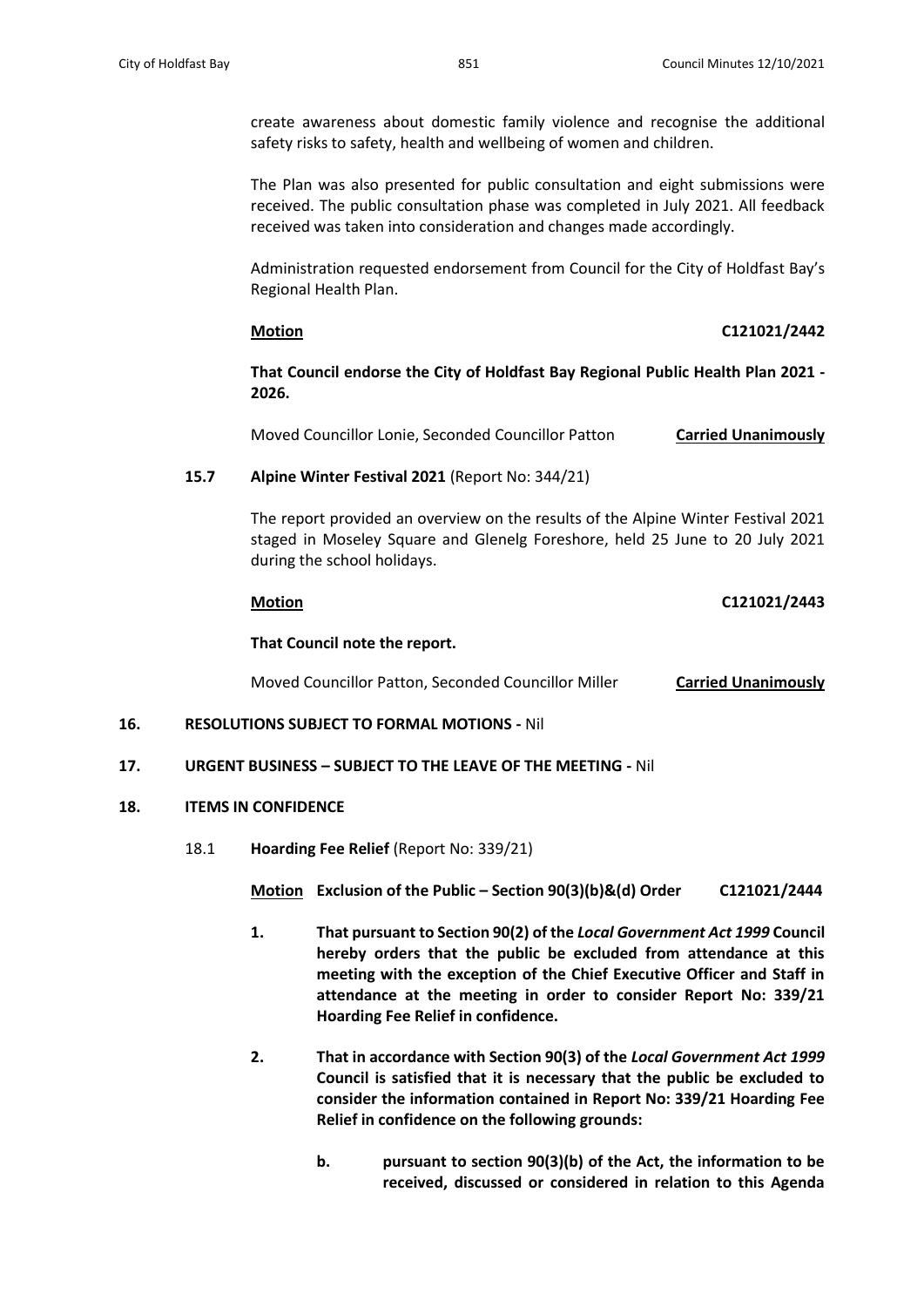**Item is information the disclosure of which could reasonably be expected to confer a commercial advantage on a person with whom the Council is conducting business; or would prejudice the commercial position of Council.**

**d. pursuant to section 90(3)(d) of the Act, the information to be received, discussed or considered in relation to this Agenda Item is commercial information of a confidential nature (not being a trade secret) the disclosure of which could reasonably be expected to prejudice the commercial position of the person who supplied the information, or to confer a commercial advantage on a third party.**

**In addition, the disclosure of this information would, on balance, be contrary to the public interest. The public interest in public access to the meeting has been balanced against the public interest in the continued non-disclosure of the information. The benefit to the public at large resulting from withholding the information outweighs the benefit to it of disclosure of the information.** 

**3. The Council is satisfied, the principle that the meeting be conducted in a place open to the public, has been outweighed by the need to keep the information or discussion confidential.**

Moved Councillor Fleming, Seconded Councillor Snewin **Carried Unanimously**

Councillor Lonie left the meeting at 8.04pm. Councillor Lonie re-joined the meeting at 8.06pm.

**Motion C121021/2445**

**That Council:**

- **1. Accede to the request made by Alexander Brown Architect on behalf of the Taplin Group for partial dispensation from future hoarding fees associated with an approved hoarding plan by Council for the construction of a multi-storey retail and hotel building located at 13-23 Jetty Road and 1-3 Colley Terrace, Glenelg and approved by the State Commission Assessment Panel in Development Application Number 110/M104/20, on the basis that:**
	- **a) dispensation of 30% (limited to \$100,000) is provided from the fees otherwise payable for the aboveground hoardings that do not encumber safe and effective pedestrian and vehicle movement through the area;**
	- **b) dispensation of fees is not applicable to any on-street paid and unpaid carparks that are obstructed by the developer or its agents by virtue of construction activity; and**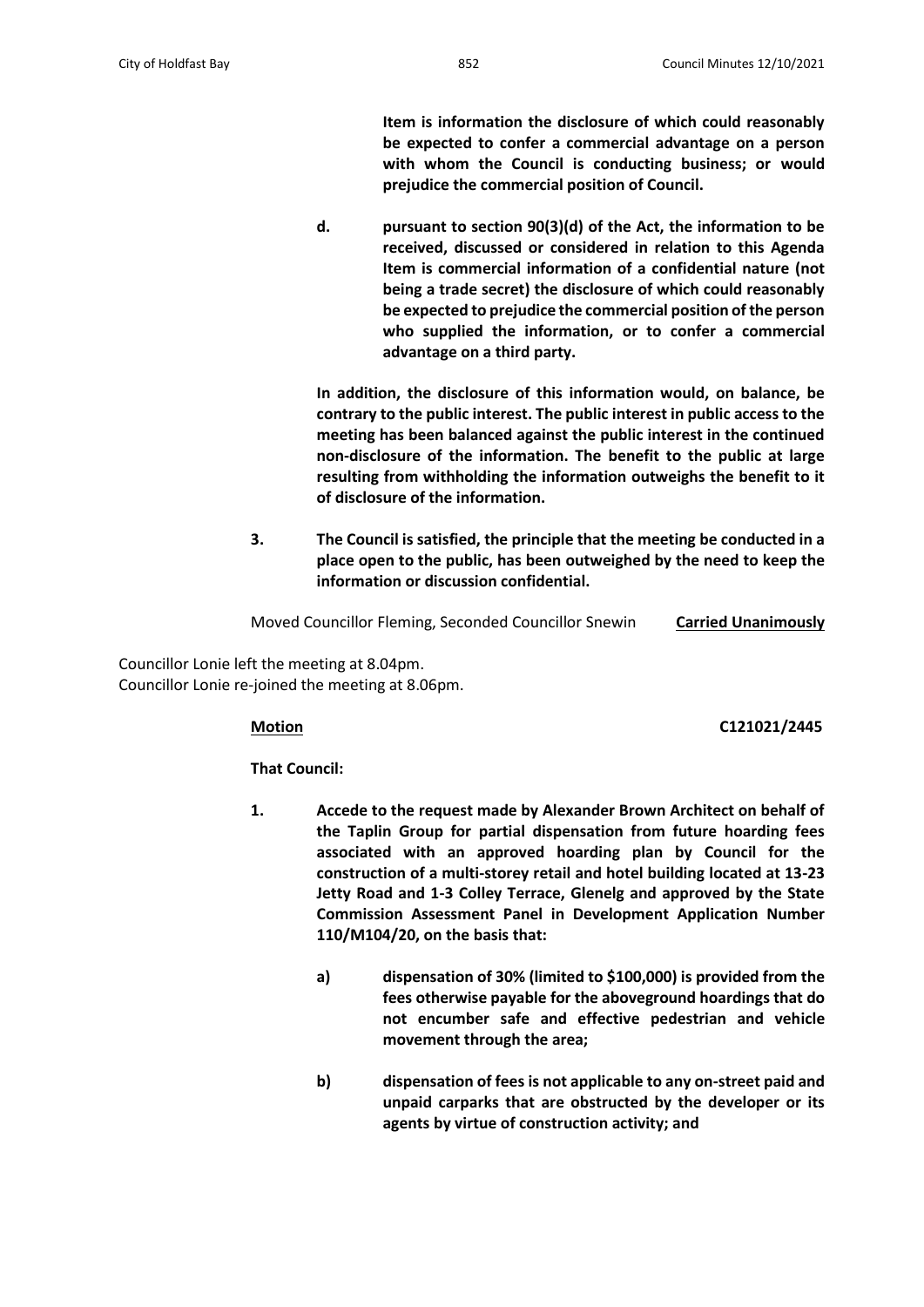- **c) dispensation from hoarding fees cease to be offered following a period of eighteen (18) months from the commencement date of construction, after which time all aboveground hoardings will be invoiced at the full amount found in Council's fees and charges schedule operative at the time.**
- **d) receipt of confirmation of the cost provided in the Architect's correspondence of implementing the hoarding solution through provision of a Quantity Survey prepared by an accredited professional.**
- **e) dispensation from hoarding fees is provided in recognition of the development site's strategic value as a gateway location for the economic functioning of the Glenelg District Centre, with the broader benefits of continued access through the public realm during the period of construction facilitated by a unique hoarding solution, the cost of which is partly offset by a discount of fees otherwise payable directly to Council.**
- **2. Part 1(a) to (c) of this resolution is valid until 30 March 2022, with construction commenced after this date not entitled to dispensation from hoarding fees otherwise attributable to the construction of a multistorey retail and hotel building located at 13-23 Jetty Road and 1-3 Colley Terrace, Glenelg and approved by the State Commission Assessment Panel in Development Application Number 110/M104/20.**

## **RETAIN IN CONFIDENCE - Section 91(7) Order**

**That having considered Agenda Item 18.1 Report No: 339/21 Hoarding Fee Relief in confidence under section 90(2) and (3)(b)&(d) of the** *Local Government Act 1999***, the Council, pursuant to section 91(7) of that Act orders that the report and attachments be retained in confidence until further notice and the Chief Executive Officer is authorised to release the documents when the matter is concluded, giving due consideration to any relevant legal considerations, and that this order be reviewed every 12 months.**

Moved Councillor Abley, Seconded Councillor Clancy **Carried Unanimously**

# **Conflict of Interest**

Councillor Fleming declared an actual conflict of interest for Item 18.2 Somerton SLSC Development Application (Report No: 340/21). The nature of the actual conflict of interest (pursuant to Section 75 and 75A of the *Local Government Act 1999*) was that she is on the Council Assessment Panel.

Councillor Fleming dealt with the actual conflict of interest by making it known and leaving the meeting at 8.18pm.

Councillor Clancy declared a perceived conflict of interest for Item 18.2 Somerton SLSC Development Application (Report No: 340/21). The nature of the perceived conflict of interest (pursuant to Section 75 and 75A of the *Local Government Act 1999*) was that she is Vice Patron of the Somerton Surf Lifesaving Club.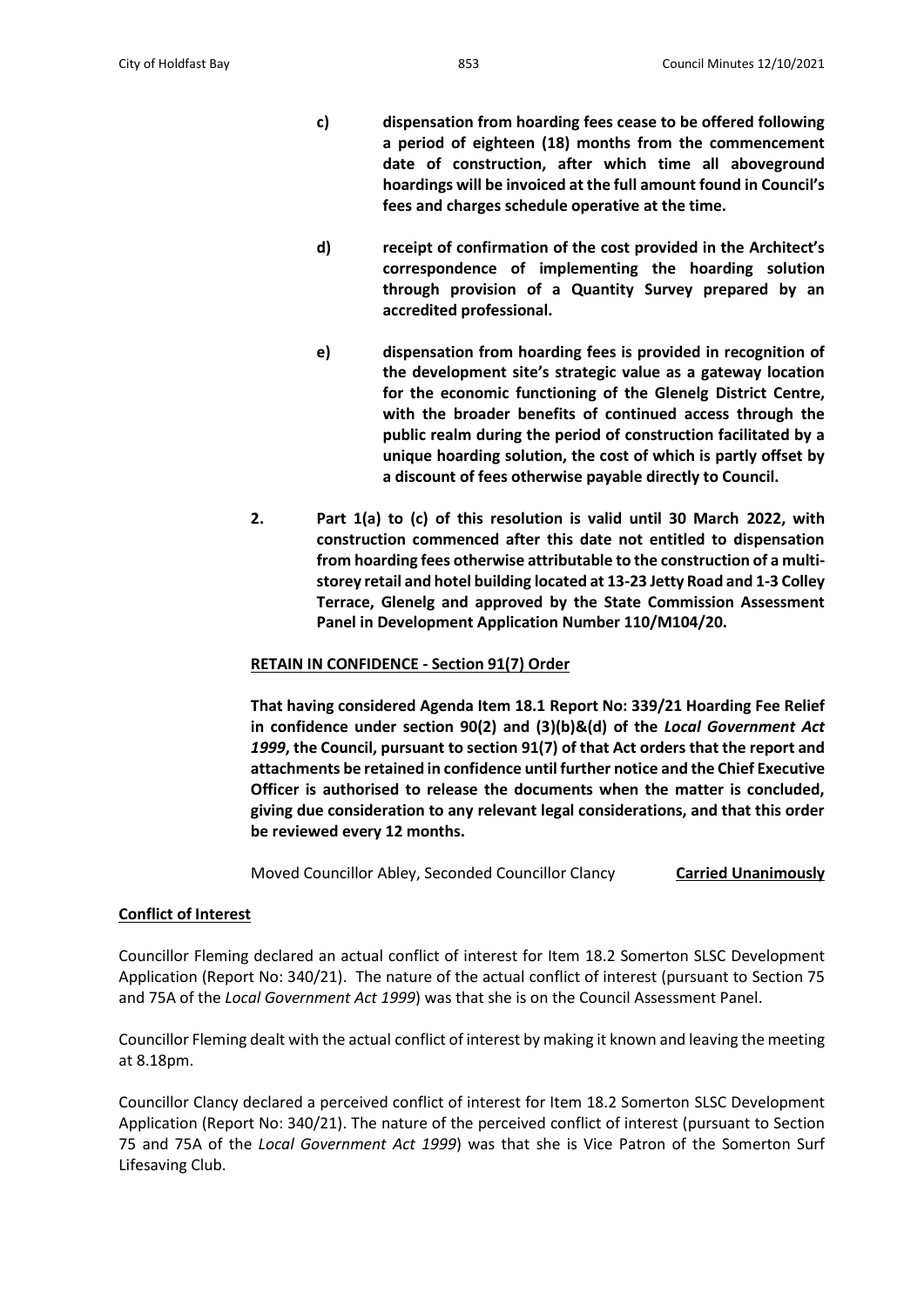Councillor Clancy dealt with the perceived conflict of interest by making it known to the meeting and remaining in the meeting as she was acting in the best interests of the community.

Councillor Clancy voted for the motion.

## 18.2 **Somerton SLSC Development Application** (Report No: 340/21)

| C121021/2446<br>Motion Exclusion of the Public – Section 90(3)(b)&(d) Order |
|-----------------------------------------------------------------------------|
|-----------------------------------------------------------------------------|

- **1. That pursuant to Section 90(2) of the** *Local Government Act 1999* **Council hereby orders that the public be excluded from attendance at this meeting with the exception of the Chief Executive Officer and Staff in attendance at the meeting in order to consider Report No: 340/21 Somerton SLSC Development Application in confidence.**
- **2. That in accordance with Section 90(3) of the** *Local Government Act 1999* **Council is satisfied that it is necessary that the public be excluded to consider the information contained in Report No: 340/21 Somerton SLSC Development Application in confidence on the following grounds:**
	- **b. pursuant to section 90(3)(b) of the Act, the information to be received, discussed or considered in relation to this Agenda Item is information the disclosure of which could reasonably be expected to confer a commercial advantage on a person with whom the Council is conducting business; or would prejudice the commercial position of the Council.**
	- **d. pursuant to section 90(3)(d) of the Act, the information to be received, discussed or considered in relation to this Agenda Item is commercial information of a confidential nature (not being a trade secret) the disclosure of which could reasonably be expected to prejudice the commercial position of the person who supplied the information, or to confer a commercial advantage on a third party.**

**In addition, the disclosure of this information would, on balance, be contrary to the public interest. The public interest in public access to the meeting has been balanced against the public interest in the continued non-disclosure of the information. The benefit to the public at large resulting from withholding the information outweighs the benefit to it of disclosure of the information.** 

**3. The Council is satisfied, the principle that the meeting be conducted in a place open to the public, has been outweighed by the need to keep the information or discussion confidential.**

Moved Councillor Miller, Seconded Councillor Lonie **Carried Unanimously**

## **RETAIN IN CONFIDENCE - Section 91(7) Order C121021/2447**

**That having considered Agenda Item 18.2 Report No: 340/21 Somerton Surf Life Saving Club – Development Application in confidence under section 90(2) and (3)(**